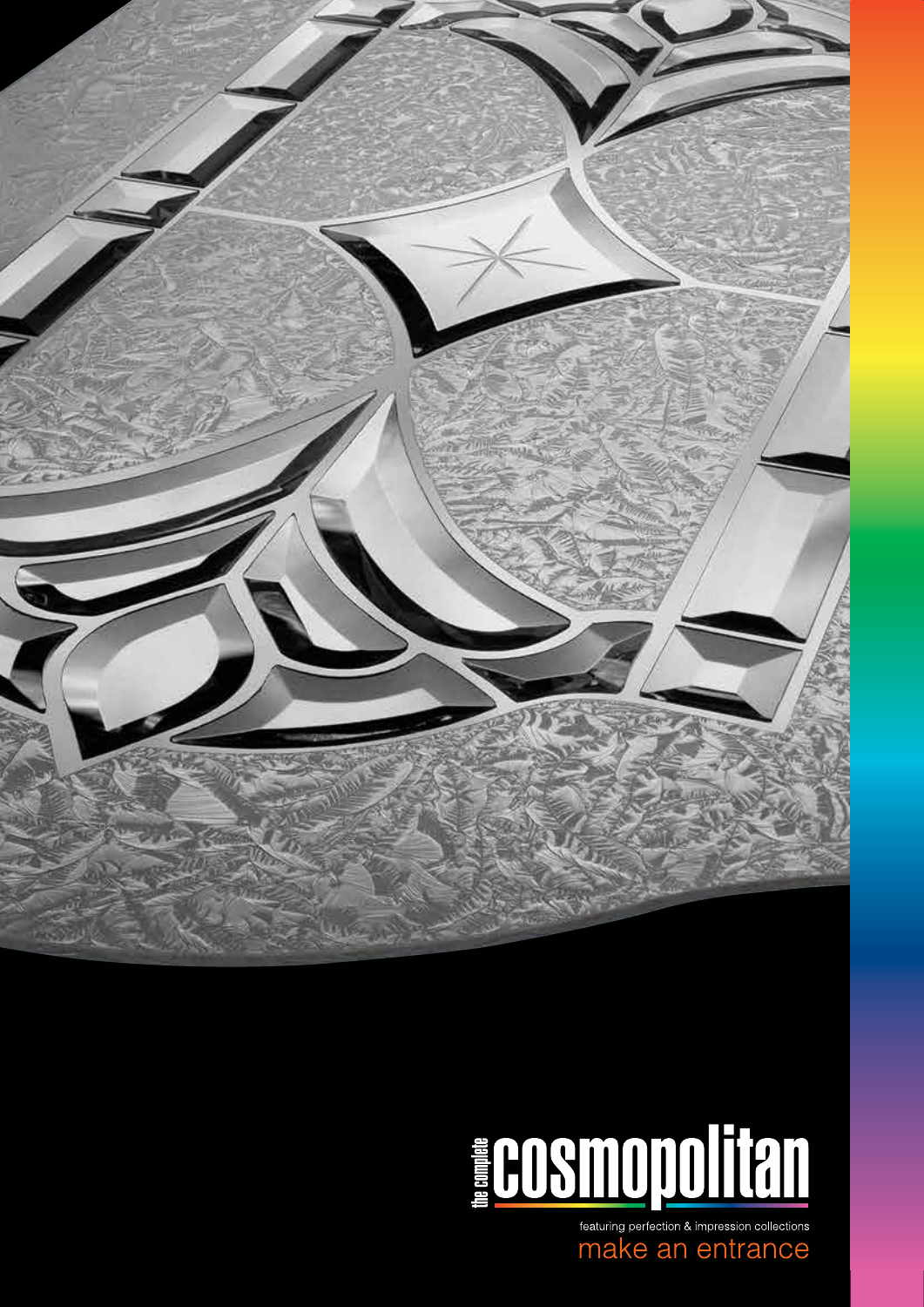**REINFORCEMENT REINFORCEMENT**

**CONSERVATORY**



**Oslo:** Clear Glass



**Pisa:** Georgian Bar

**Pisa:**  Aries\*









**Ayres:**  Clarity\*

12

 $\frac{1}{2} \left( \frac{1}{2} \right) \left( \frac{1}{2} \right) \left( \frac{1}{2} \right) \left( \frac{1}{2} \right) \left( \frac{1}{2} \right) \left( \frac{1}{2} \right) \left( \frac{1}{2} \right) \left( \frac{1}{2} \right) \left( \frac{1}{2} \right) \left( \frac{1}{2} \right) \left( \frac{1}{2} \right) \left( \frac{1}{2} \right) \left( \frac{1}{2} \right) \left( \frac{1}{2} \right) \left( \frac{1}{2} \right) \left( \frac{1}{2} \right) \left( \frac$ 

AIP.

**INVERTED** 



**Verona:**  Elegance\*

 $ATA$ 

 $\frac{1}{2}$ 

**INVERTED**